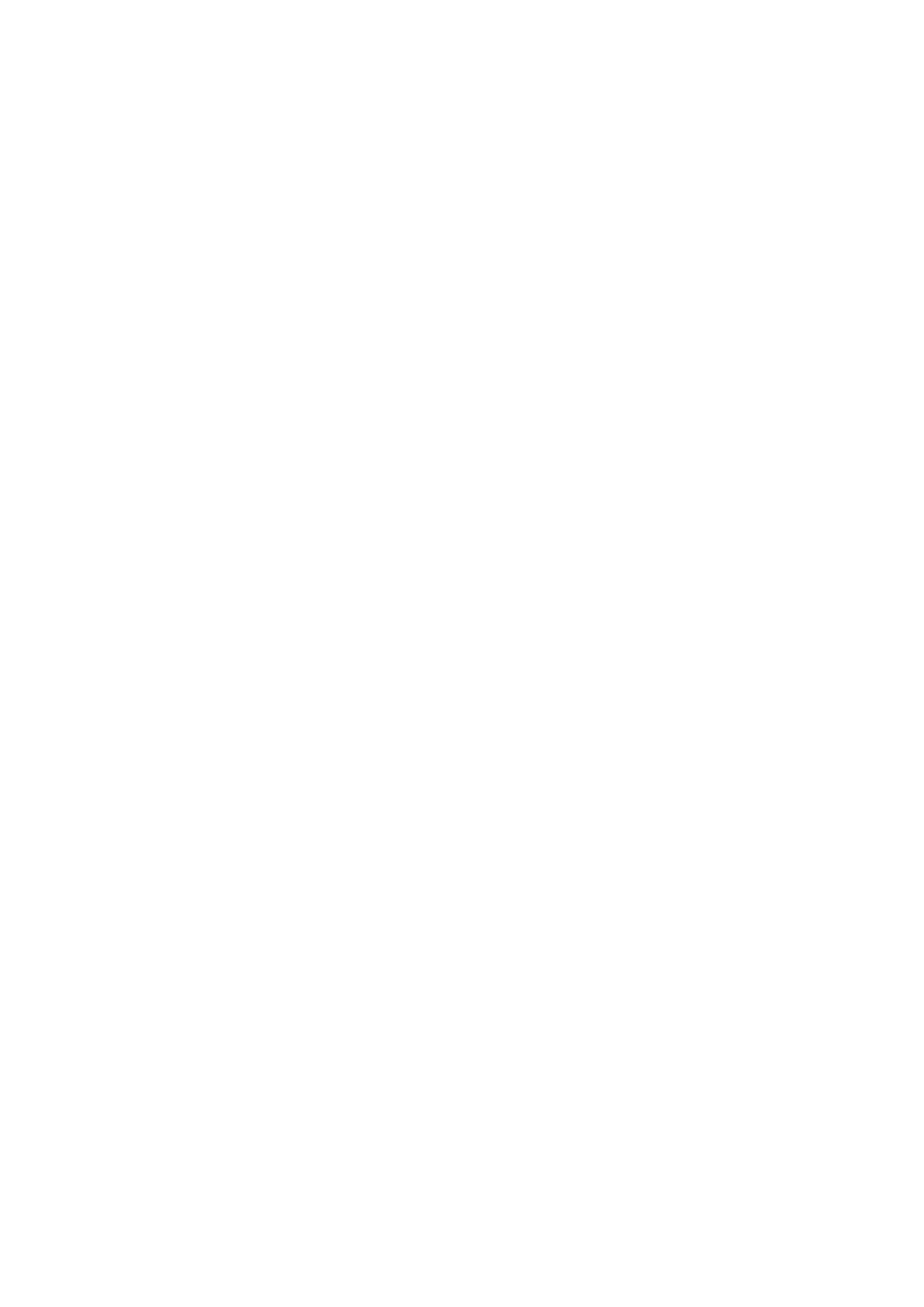# **ANNEX**

## **GUIDANCE ON SEAFARERS' TRAINING AND CERTIFICATION FOR ISSUING ADMINISTRATIONS, FLAG STATES AND PORT STATES DURING THE COVID-19 PANDEMIC**

### **General principles**

1 This Guidance is intended to assist Administrations responsible for the issuance of seafarers' certificates, flag States and port States in the implementation of the STCW Convention and Code during the COVID-19 pandemic, thereby helping seafarers and shipowners to obtain the necessary documentation. In particular, the Guidance contains recommended practices with regard to exceptional measures adopted by Parties as a consequence of the pandemic.

2 Exceptional measures are defined as temporary measures adopted and implemented by Parties to the 1978 STCW Convention, which are not expressly provided in the Convention, and are intended to address the difficulty or impossibility of performing obligations stemming from the STCW Convention and Code.

3 It is recognized that it has been difficult, if not impossible, to fully implement the obligations of the STCW Convention and Code during the COVID-19 pandemic, which has severely affected seafarer travel and social contact. Parties have had to resort to consider force majeure*,* whether explicitly or implicitly.

4 Parties to the 1978 STCW Convention and port States have been advised that they should adopt a practical and pragmatic approach when adopting and implementing measures deviating from relevant provisions of the STCW Convention and Code.

5 However, it is important that in adopting a practical and pragmatic approach, the objectives of safety of navigation and protection of the marine environment are maintained during the pandemic. States should as much as possible follow the intentions of the STCW Convention and Code and the provisions contained therein. It is recommended that Administrations consider the potential impacts of particular measures they adopt.

6 IMO has received numerous communications from Parties outlining the measures they have adopted on an interim basis. Transparency and, as far as practicable, predictability are important for all to strive for.

## **Issuing Administrations**

## *Challenges*

7 The COVID-19 pandemic has directly affected Issuing Administrations' ability to strictly adhere to provisions in STCW regulation I/11 and section A-I/11 of the Code with regard to revalidation. Medical certificates' validity has also been extended, sometimes beyond the permitted one-time extension of up to three months. Furthermore, required training, both practical and theoretical, has been difficult to carry out.

#### *Guidance*

8 Measures adopted by Parties to extend the validity of certificates have in effect derogated from the requirements. Extensions have varied in length from 3 months to 12 months, often as a function of the circumstances faced by a particular Issuing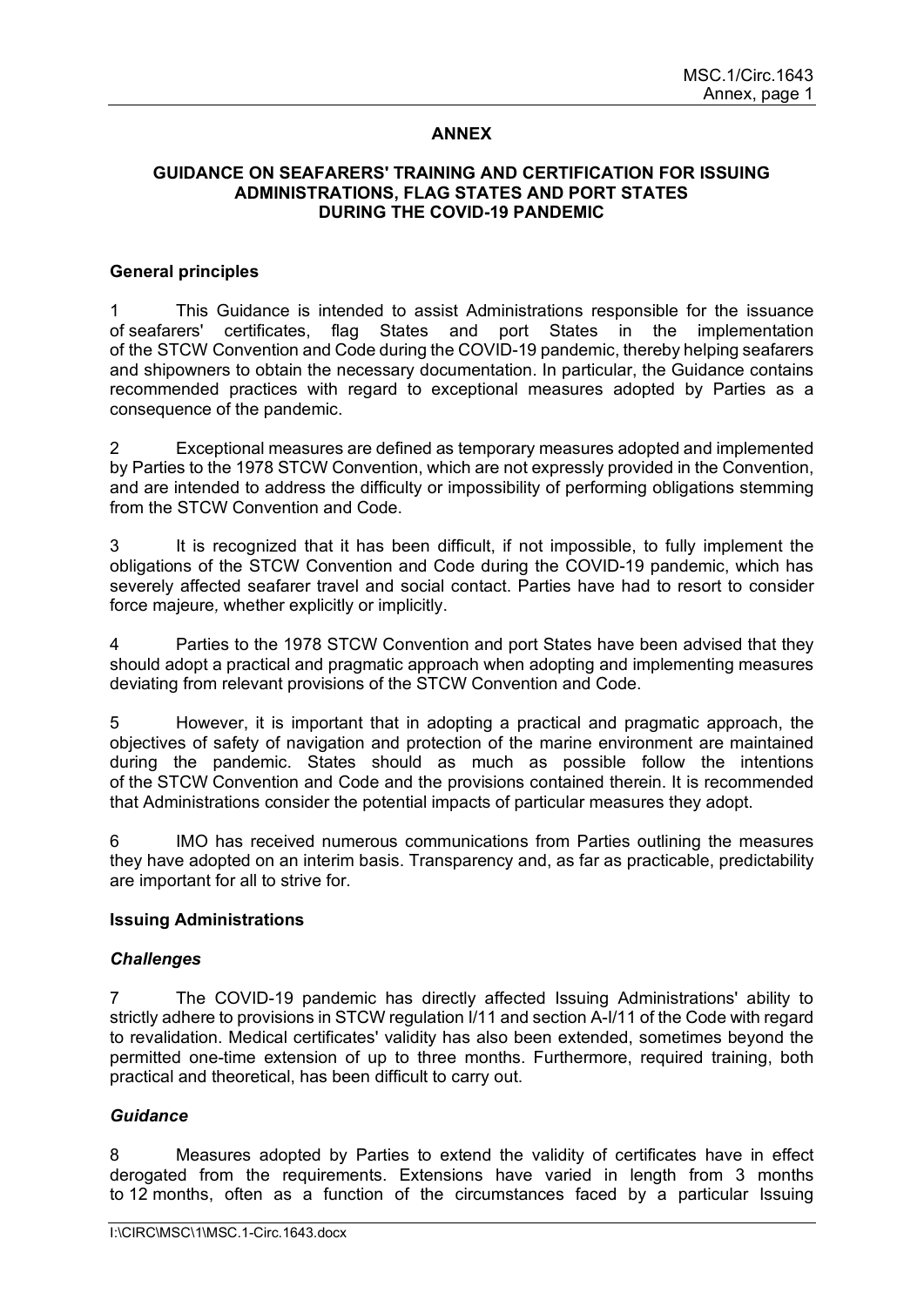Administration. Issuing Administrations should try to implement measures that are in line with the intention of the relevant provisions. They should continually review these measures with a view to eventually fully implementing the provisions of the STCW Convention and Code.

9 The exceptional measures that an Issuing Administration deems necessary to implement should take into account its administrative capacities, as well as the needs of flag and port States. The measures adopted should be communicated to the Secretary-General, as well as to other stakeholders. As regards extensions of validity, Administrations should consider relevant provisions in the STCW Convention, such as article VIII (Dispensations). The Secretary-General should communicate information received on such measures to the STCW Parties.

10 To facilitate continued professional development, remote training may be considered. This could take the form of online training or e-learning, as appropriate. It may, however, not be possible to provide training and demonstration of practical skills in this manner, which should be considered for the revalidation of certificates.

### *Communication of exceptional measures*

11 Exceptional measures implemented should be communicated to the Secretary-General as soon as possible, and preferably before they come into effect. This should include amendments to already adopted and/or implemented measures. Parties should also communicate to the Secretary-General as soon as possible the date when such measures will no longer be in effect.

12 Administrations issuing certificates recognized by other Administrations should promptly notify the measures implemented, consistent with paragraph 1.2 of STCW regulation I/10.

13 With regard to the revalidation requirements related to sea service, Issuing Administrations should, as far as possible, comply with the requirements of section A-I/11 of the STCW Code.

14 Extensions of the validity of medical certificates beyond that permitted by the 1978 STCW Convention should be carefully considered, as this may also affect the State's implementation of the MLC, 2006, if applicable.

## **Flag States**

## *Challenges*

15 Flag States have faced numerous challenges, in particular the diverse nature of measures adopted by Issuing Administrations with regard to extensions of certificates.

## *Guidance*

16 Flag States should continually verify that information on measures adopted is up to date and current to ensure that its endorsements are not negatively affected.

17 Flag States may consider providing their ships with relevant documentation and information with regard to any exceptional measures adopted, in order to, inter alia, assist the master in connection with port State control inspections. Flag States should make relevant information available to all stakeholders, including ROs, ship managers and manning agents, as appropriate. The flag State should consider the most appropriate way of disseminating this information.